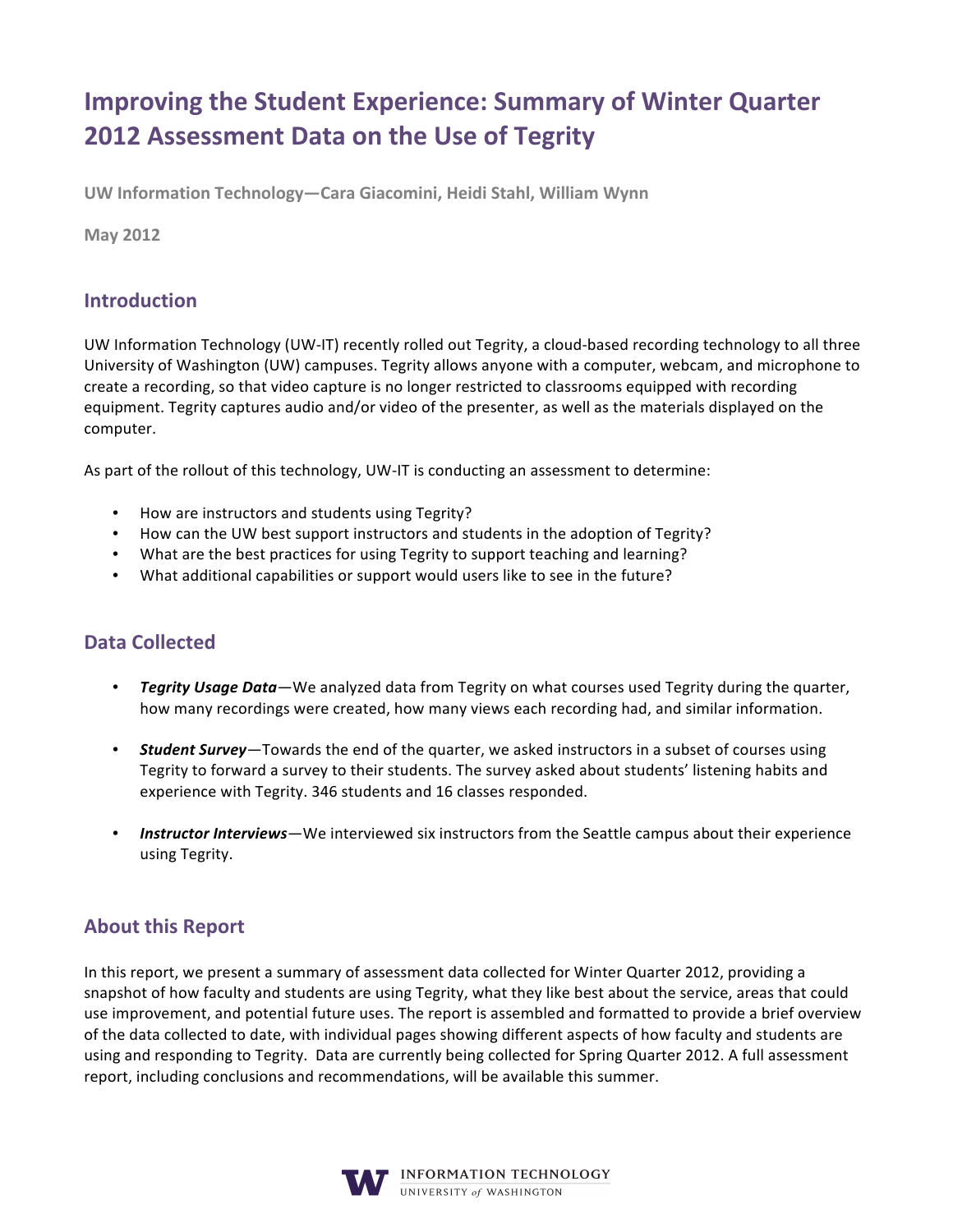# **Winter Quarter 2012: Tegrity Use Cases**

### In the Classroom

Tegrity supports learning in myriad ways by allowing instructors to record inside or outside of the classroom. Recordings of class content provide students with additional review opportunities.

### **Traditional Lecture Capture**

Most instructors used Tegrity to record lectures or other classroom activities, capturing both the instructor as he or she presented and anything displayed from their computer.

#### **Distance Learning**

An administrator in Health Sciences used Tegrity to make lectures available to students at Montana State University as part of the WWAMI program. The lectures, given by a rotation of medical specialists, were recorded in the classroom, with microphones to capture both the lecture and student questions. Recordings were later posted online for the MSU students.

### **English Language Learners**

A professor in the College of the Environment, teaching a course with 115 students reported that non-native English-speaking students appreciated the additional review that online recordings made possible.

### **Cost Savings**

Instructors in the Department of Rehabilitation Medicine wanted to meet the needs of their largely non-traditional students and provide a way for them to review course recordings online. Program administrators had considered the Media Site platform as a solution for capturing lectures, but found the start-up costs (approximately \$10K per classroom) prohibitive. Researching other options, they found information about Tegrity on a UW-IT Web site and are now using Tegrity.

### **Bevond the Classroom**

Creating recordings at home or in the office allows instructors to recover time lost to weather or medical emergencies. Tegrity's independence from classroom-based hardware can save money and time by making it possible to record content virtually anywhere an Internet connection is available.

### **Medical Situations: Instructor**

When a senior lecturer in Economics broke her ankle and could not get to campus, she needed to find a way to provide crucial content for her 800 students. Within two days of a tutoring session with one of UW-IT's instructional technologists, the instructors recorded four of the six lectures she would eventually provide. "After the first hour of working with Tegrity, the process became pretty intuitive."

### **Medical Situations: Student**

A student enrolled in a capstone course in Business at UW Bothell had a sudden and prolonged medical situation that threatened her completion of the course. Her professor had heard about Tegrity, and thought it might offer a solution. Both instructor and student were pleased with how easy Tegrity was to use. He noted, "It was intuitive and did not require any special training to use its basic features [of recording and sharing video]" Based on this successful introduction, he plans to use it more widely in the future.

### **Snow Closures**

A lecturer in Chemistry used Tegrity to make up for time lost due to campus closures in January. She recorded two lectures in her office on a tablet, using the mouse to point to content and also to draw on the slides she used. Knowing that the lectures would be reviewed outside of class time also allowed her to walk through more examples than the in-class lecture would have allowed.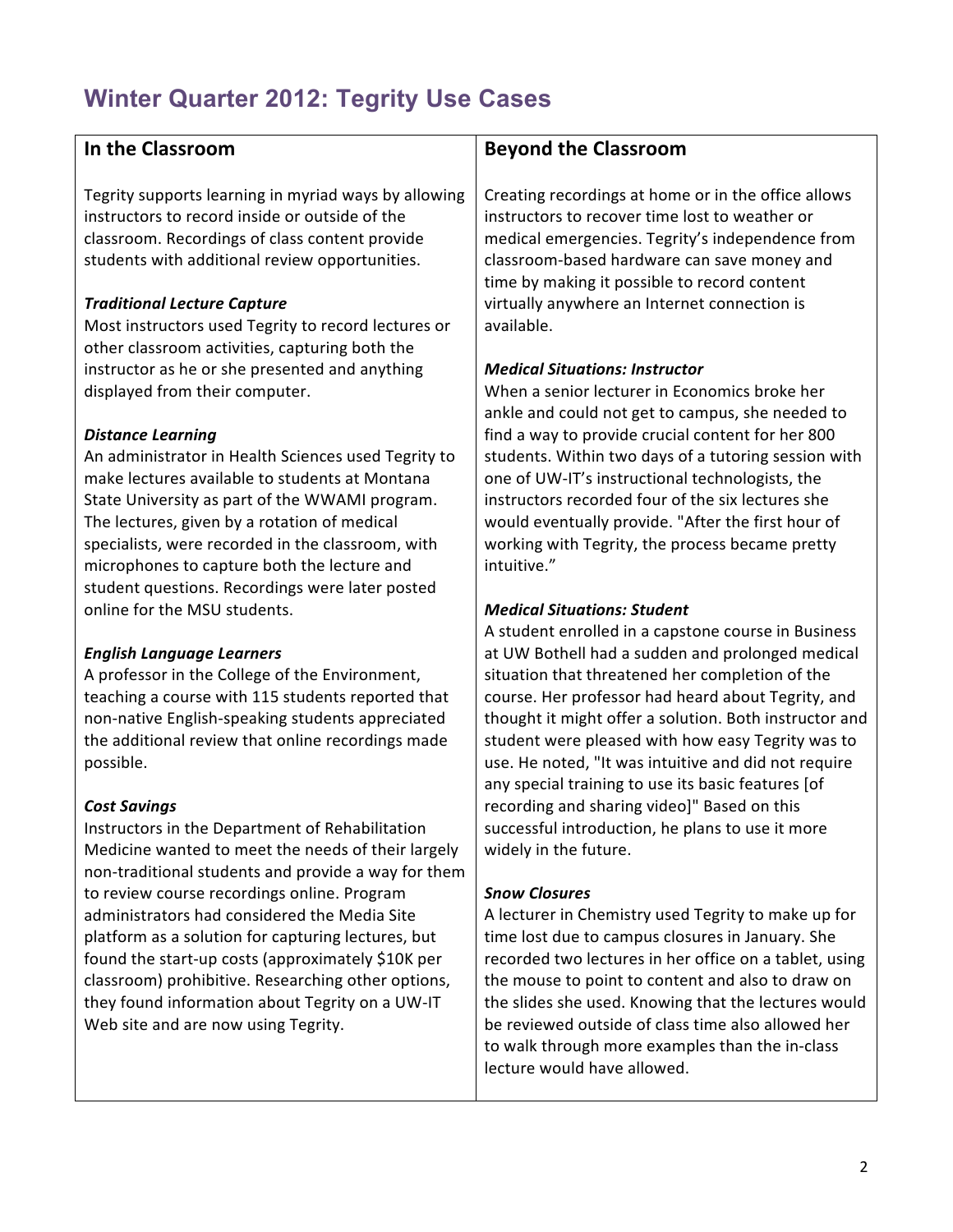## **Winter Quarter 2012: Tegrity Usage Data**

### $Introduction$

Several instructors on all three campuses were early adopters of Tegrity, using it to create one or more recordings for their students. The data below show courses with a "Winter 2012" designation in the course title, with at least one published recording, one viewer, and five views. These data were compiled using Tegrity's reporting and analysis function. Campus and discipline identification were performed manually.

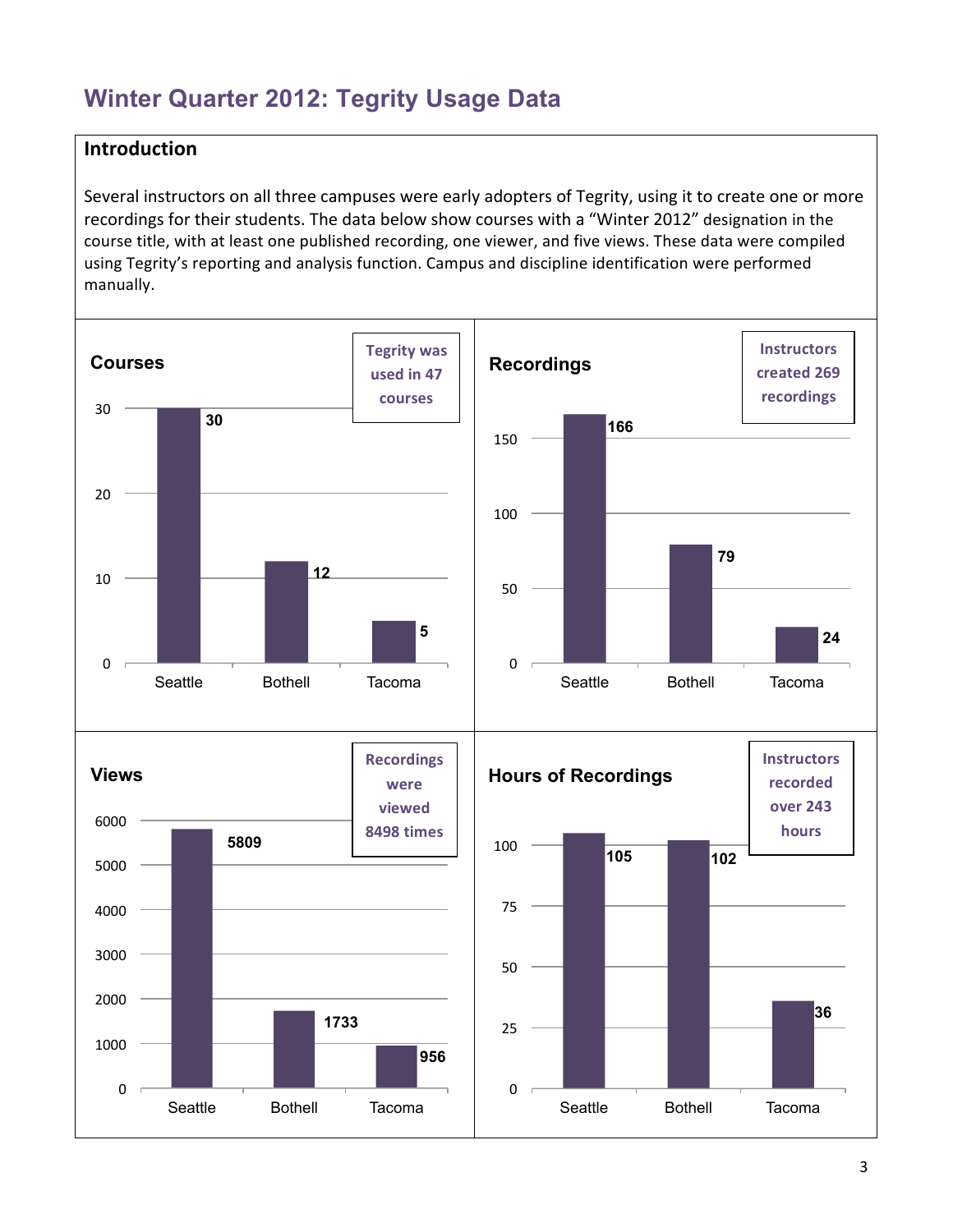## **Winter Quarter 2012: Student Survey Responses**

### **Introduction**

Towards the end of Winter Quarter 2012, we asked instructors in a subset of courses that used Tegrity to forward a brief survey to their students. Courses were selected based on level of recent activity, as well as representation across campuses and disciplines. The survey asked students about their listening habits, experience with Tegrity, opinions about the service, and support needs. One reminder was sent to participating courses.

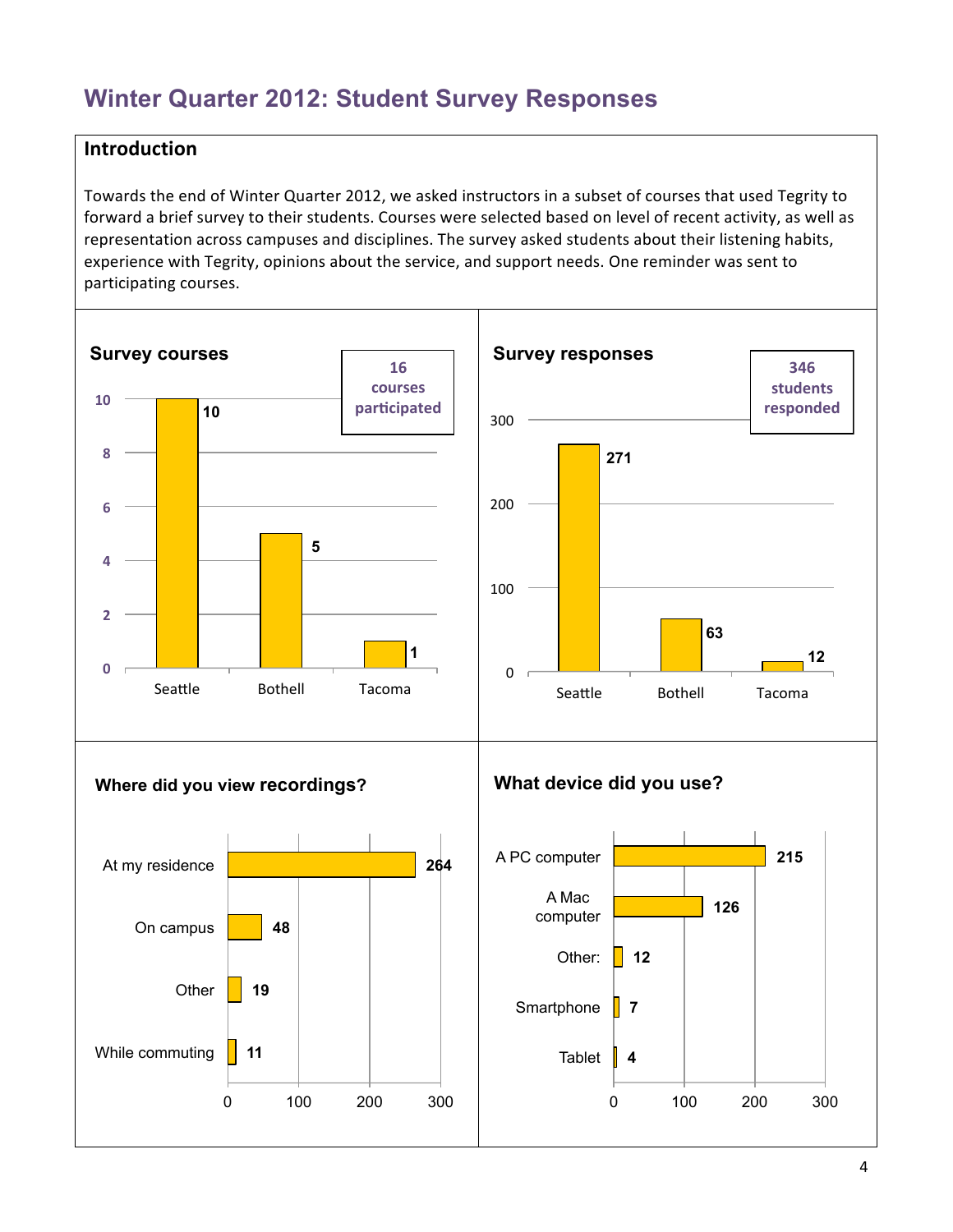# **Disciplinary Breakdown**

### Introduction

The figures below show the disciplinary breakdown of all courses that used Tegrity during Winter Quarter 2012 (top) and courses that participated in the survey (bottom). In this initial phase of adoption, Tegrity was most popular in the Natural and Health Sciences.

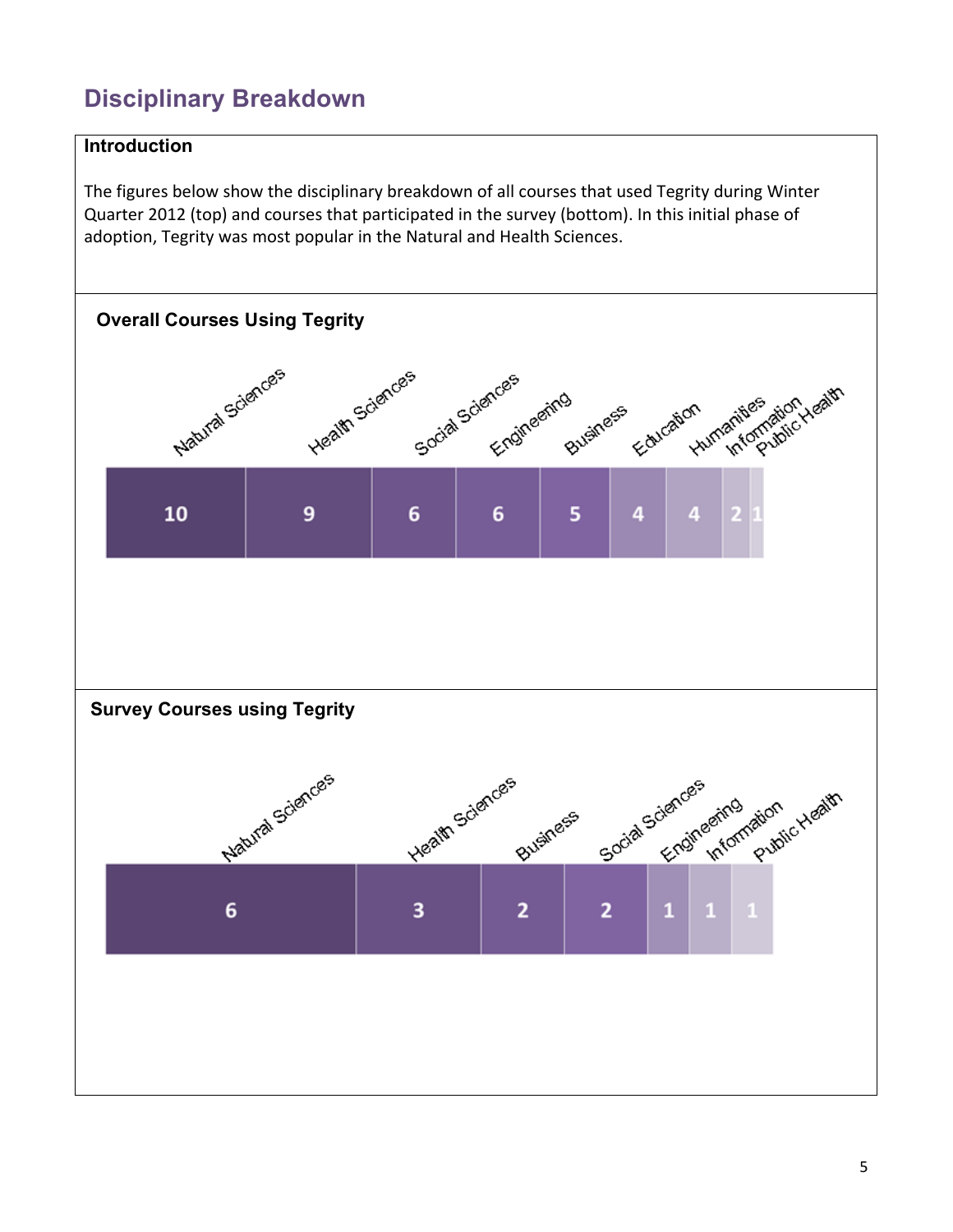### **Primary Student Use: Review of Content**



"I reviewed the lecture multiple times, sometimes just absorbing the material, other times actively writing down notes helped me to better and more completely comprehend the material. If [the instructor] made a point that I found confusing. I was able to pause the lecture, reflect, and then double check my conclusion by replaying the lecture. I REALLY valued this tool."

"[Tegrity] really helped me understand the complex technical concepts. Tegrity takes it one step further than me just relying on my notes."

"I'm more of an auditory and visual learner compared to anything else so being able to review it this way was **EXTREMELY helpful in studying."**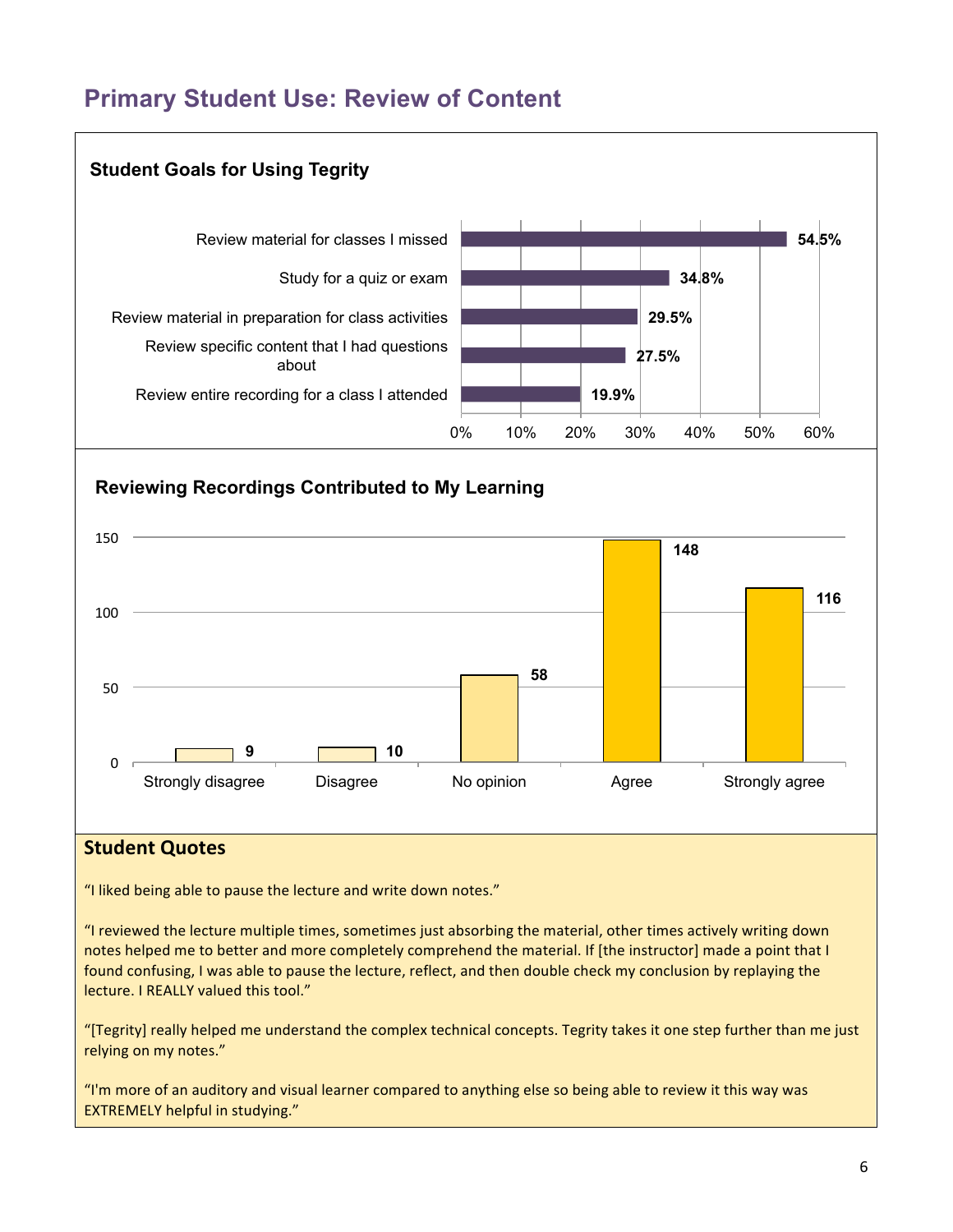## **Additional Student Use: Academic Continuity**

### **Introduction**

Tegrity helped students catch up when they did miss class (e.g., cancellations, illness), but did not make most students less likely to attend class. Students appreciated the academic continuity Tegrity provided.



### **Student Quotes**

"I liked the convenience of it. It meant that there did not have to be an additional lecture scheduled or that I would have to review the material on my own that we missed due to the snow days."

"Great way to catch up on days when you can't be in class in person."

# **Future Use of Tegrity**

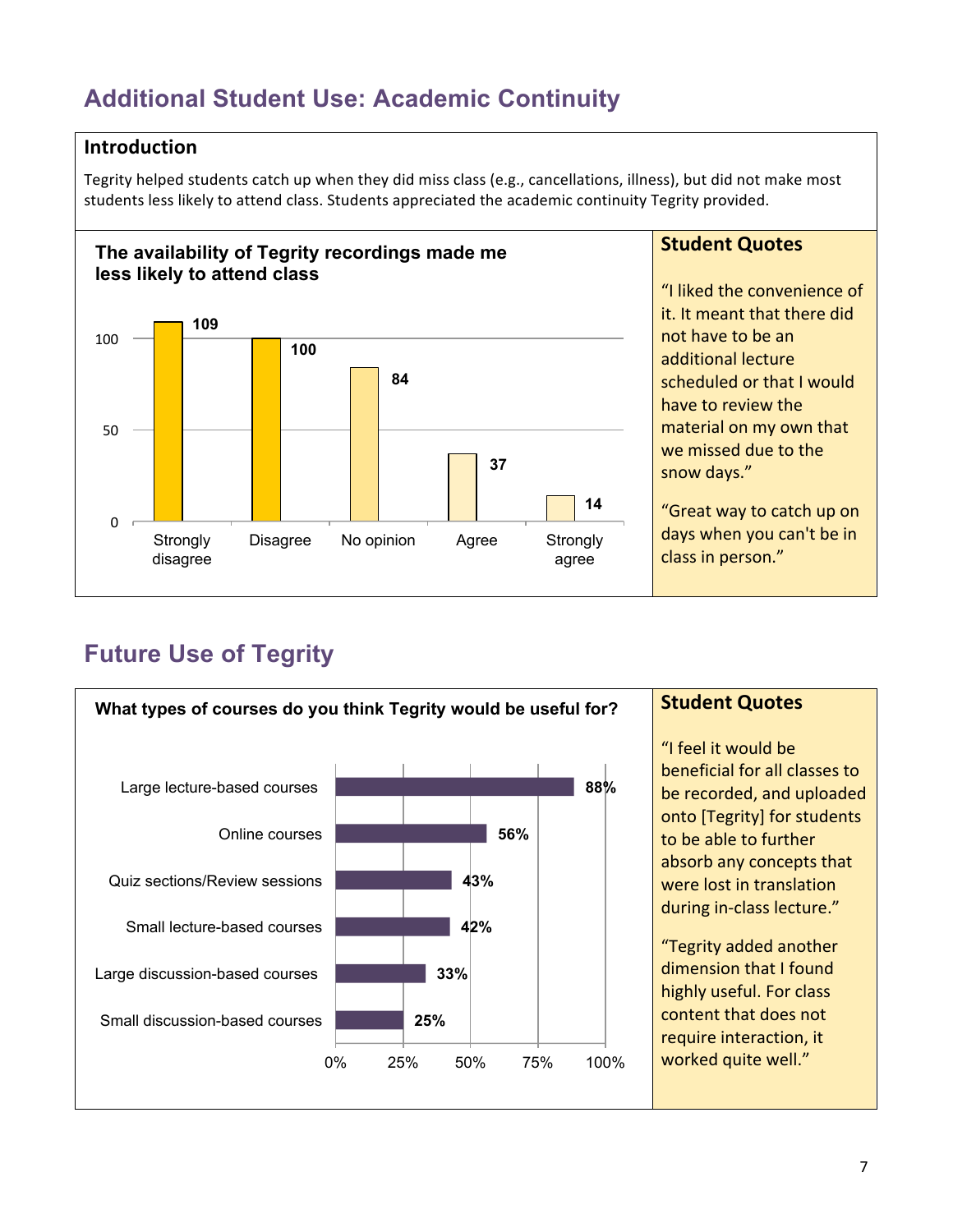## Winter Quarter 2012: Overview of Instructor Interviews

### **Instructor Uses**

We interviewed six faculty members from a range of disciplines (Chemistry, Public Health, Pharmacy, Atmospheric Sciences, Economics, and Molecular Medicine). Their uses of Tegrity included:

- Academic continuity: Three of the instructors we interviewed used Tegrity for academic continuity. They recorded content from their homes or offices to make up for classes cancelled due to weather and/or medical issues.
- Traditional lecture capture: Three instructors recorded content live, from their classrooms, utilizing either equipment installed in the classrooms or their own laptops.
- Distance learning: One instructor also made recordings of in-class lectures available for remote students.

#### **What Worked**

- Instructors found Tegrity easy to use—from launching the recorder to uploading and organizing content.
- Overall, instructors were able to get started with little to no support. One observed that a 30-minute consultation from support staff was all he needed to feel comfortable using the tool throughout the quarter.
- Students told instructors that they valued the opportunity for closer review of content.
- Instructors appreciated the flexibility of not needing to be online while recording.
- One instructor recorded from a tablet, and liked being able to write notes on the tablet and capture them in the recording.
- One instructor observed that she preferred Tegrity to Adobe Connect, because the latter did not allow for wireless access.

### **Challenges**

- Several instructors would like to see Tegrity integrated with Catalyst and Canvas.
- Some instructors found the online help overwhelming.
- Two instructors encountered issues with sound, either low volume or excess background noise on some recordings.
- One instructor experienced compatibility issues with a video camera.
- Another instructor felt the analytics feature was not particularly user friendly.

#### **Potential Future Uses**

- Several instructors expressed interested in pre-recording material-to serve as introductions to lab sessions, to provide additional examples to students, and/or to allow students to watch lectures in advance of class.
- . Several instructors would like to see Tegrity installed in classrooms in Kane, as well as other large-lecture classrooms.
- An instructor who initially used Tegrity to make up for cancelled classes is now interested in recording content for all of her classes.
- One instructor plans to use Tegrity to replace content during an upcoming absence.
- Another instructor is considering using Tegrity to share content with a course at another university.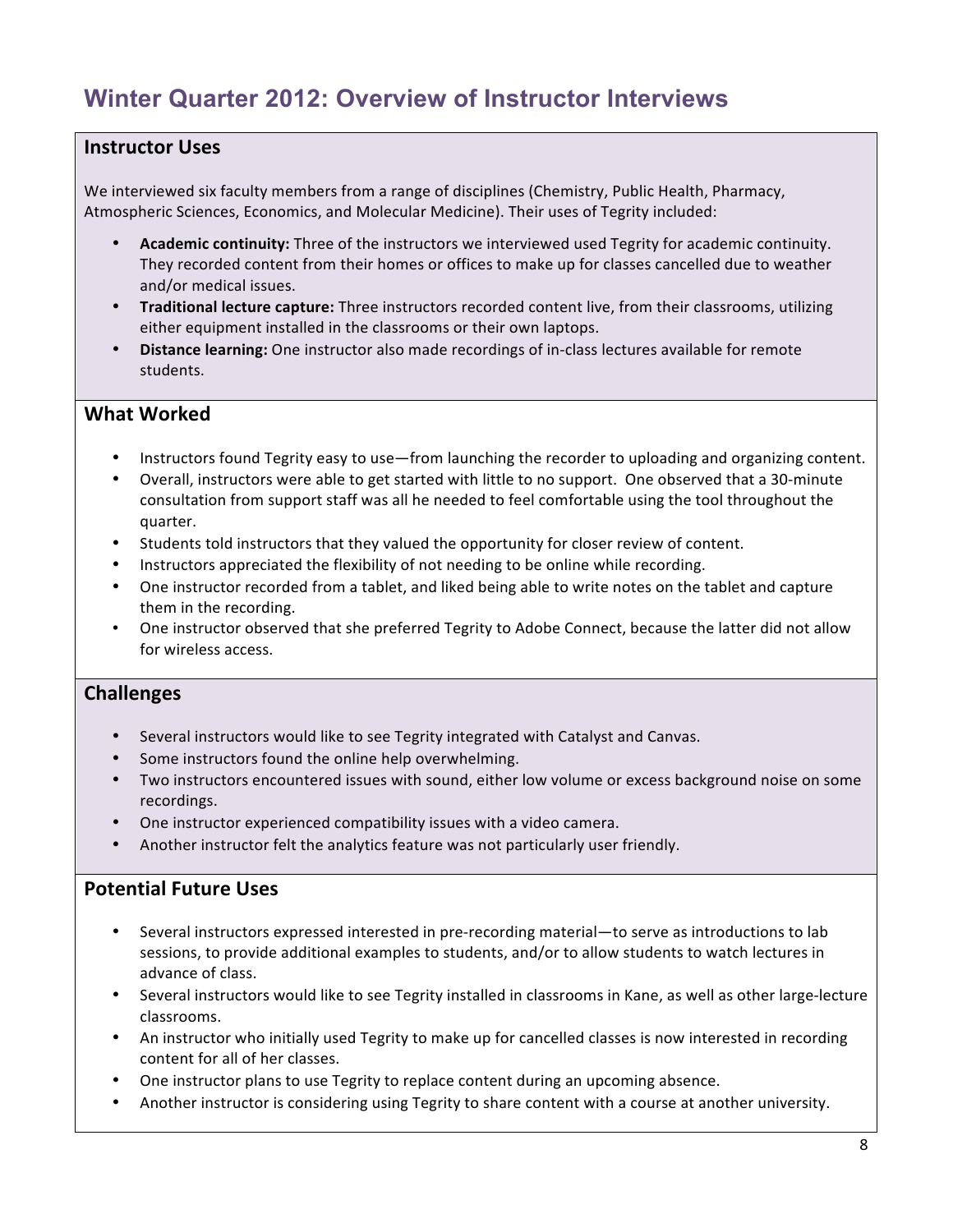# **Usability of Tegrity**



### **Student Quotes**

"Watching the recordings is easy to do, and I like it that it has become a hub of lecture recordings. I can also find my [course] lectures!"

"[I liked] that I could watch classes on my iPhone or iPad, that I could skip to different parts, and I could use it to study for tests."

"I liked how I could see my professor talking and the notes she was going over (in a Word document) at the same time. It felt like she was actually talking to me and it felt like I was there with her. Tegrity is much better than screencast in my opinion."

"I like how Tegrity not only records the audio of the room but displays the computer screen or PowerPoint presentation as well. Reviewing the Tegrity presentation extremely helped for my midterm exam."